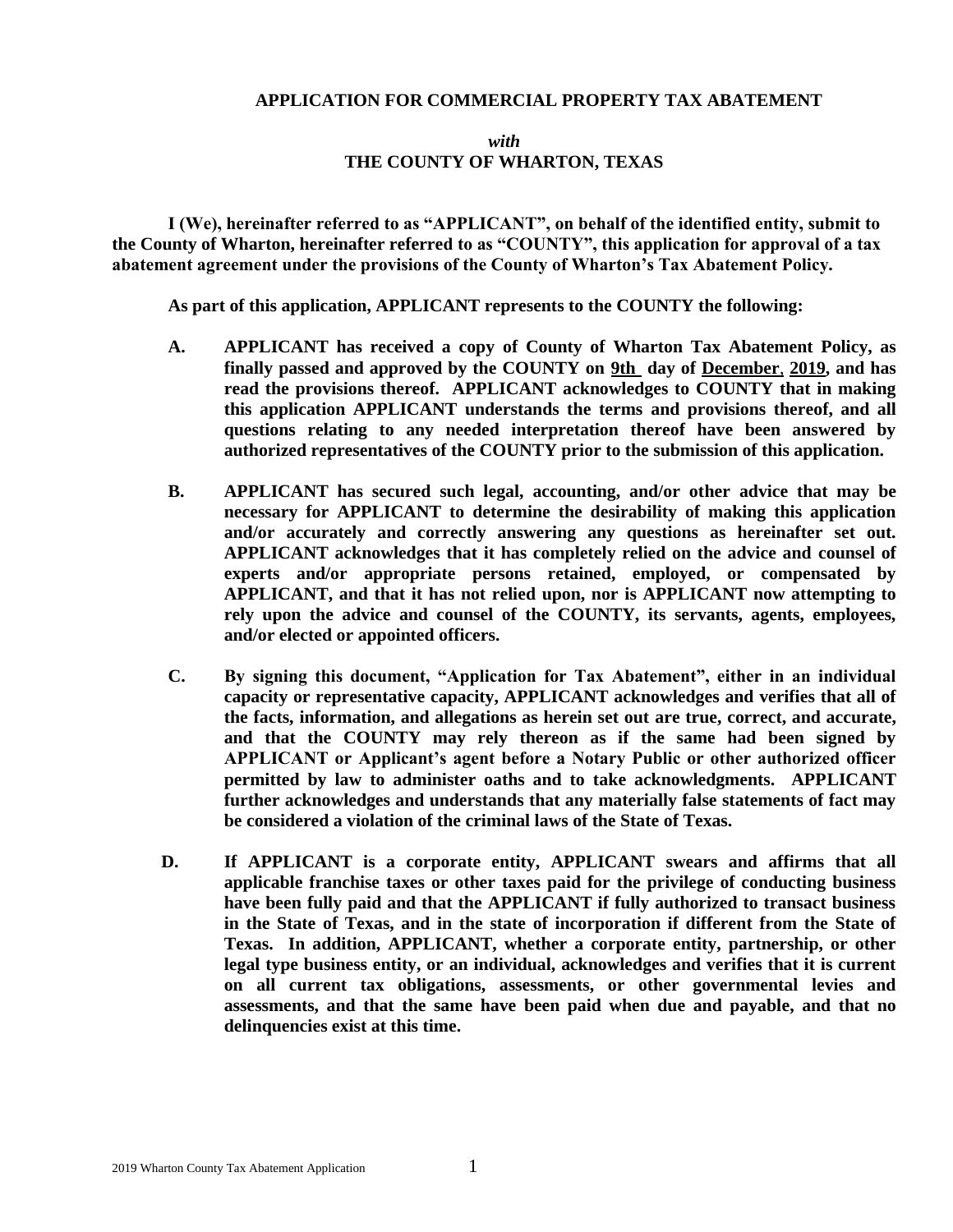### **APPLICATION INFORMATION**

#### **1. The present and / or proposed name of the business entity seeking tax abatement.**

(*Please provide documentation indicating the full name, as it appears either on the corporate charter, partnership agreement, assumed name certificate, or other documents which establish the legal name under which business is conducted*).

Business Entity Name

# **2. BUSINESS LOCATIONS:**

Location in the County of Wharton for which tax abatement is being requested.

Other locations within or outside the County of Wharton for the above named company

| <b>Street Address</b> |  |
|-----------------------|--|
| County                |  |

| <b>Street Address</b> |  |
|-----------------------|--|
| County                |  |

Other companies and locations owned and / or operated by the APPLICANT

| <b>Company Name</b>   |  |
|-----------------------|--|
| <b>Street Address</b> |  |
| County                |  |
|                       |  |
| <b>Company Name</b>   |  |
| <b>Street Address</b> |  |
| County                |  |

- **3. Please attach a separate document providing a legal description of the property upon which the contemplated improvements will be located.**
- **4. Please attach a vicinity map locating the property within the County of Wharton.**
- **5. Number of year's company seeking tax abatement has been in operation .**
- **6. Person or persons who may be contacted for additional information relative to this application:**

| <b>Company Name</b> |  |  |
|---------------------|--|--|
| Address             |  |  |
| Phone No.           |  |  |
|                     |  |  |
| <b>Company Name</b> |  |  |
| <b>Address</b>      |  |  |
| Phone No.           |  |  |
|                     |  |  |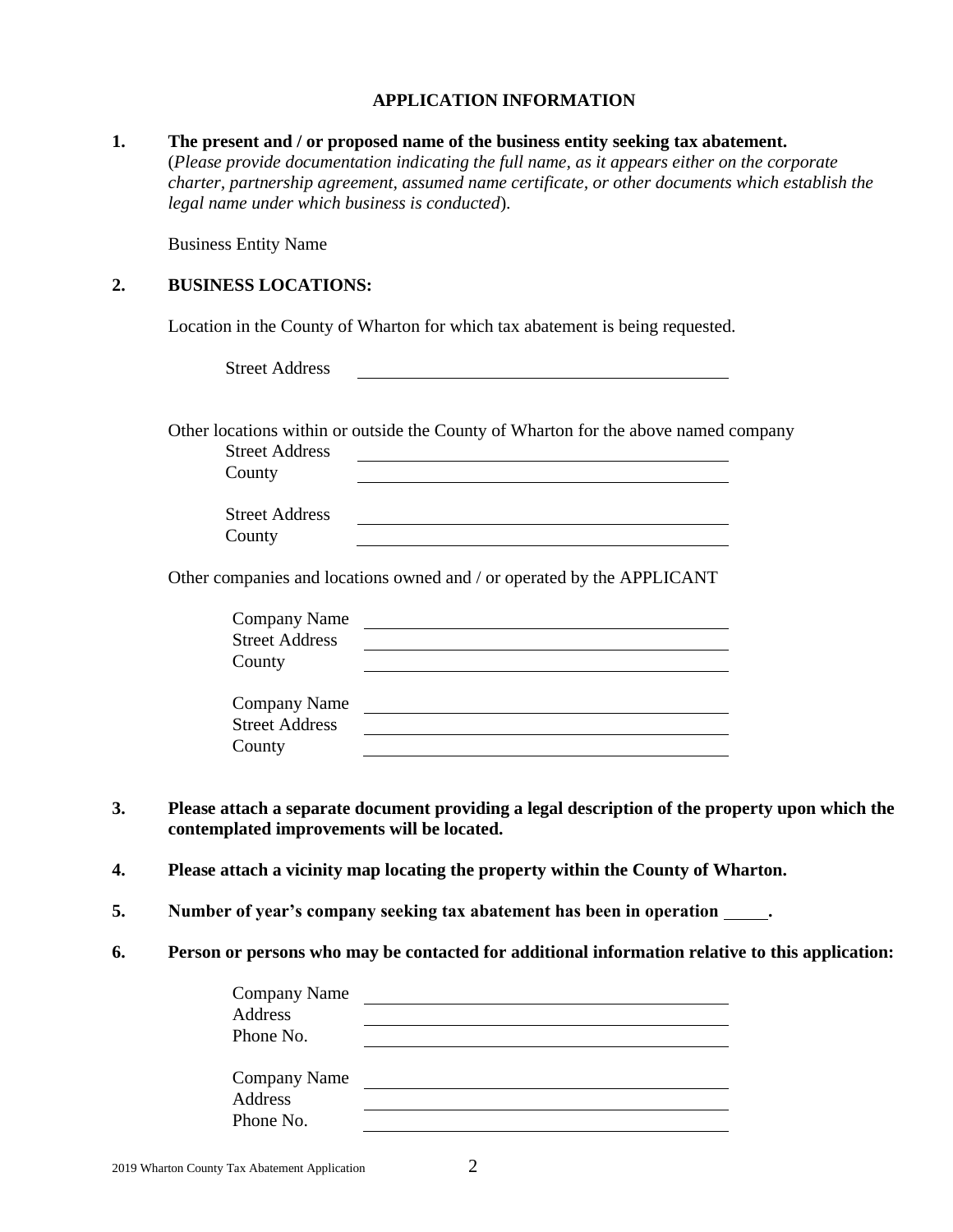# **7. PROPOSED IMPROVEMENTS**

| <b>DESCRIPTION</b> | <b>ESTIMATED</b> | <b>START</b> | <b>COMPLETION</b> | <b>PRODUCTIVE</b> |
|--------------------|------------------|--------------|-------------------|-------------------|
|                    | <b>VALUE</b>     | <b>DATE</b>  | <b>DATE</b>       | .IFE              |

### A. Building Improvements

| B. Major Utility Improvements |
|-------------------------------|
| a. Electrical                 |
| b. Plumbing                   |
| c. Fiber Optics               |
| d. Pumps                      |
| Other<br>e.                   |

### C. Other Building Improvements

## D. Equipment for

| a. Production |
|---------------|
| b. Office     |
| c. Tooling    |
| d. Systems    |
| e. Other      |
|               |
|               |

# E. Other Equipment

- *1. Please be as detailed as possible in the description of improvements and provide any available support documentation for estimates of improvement values.*
- *2. Please attach a letter requesting the abatement.*
- *3. Extra space below may be utilized if necessary.*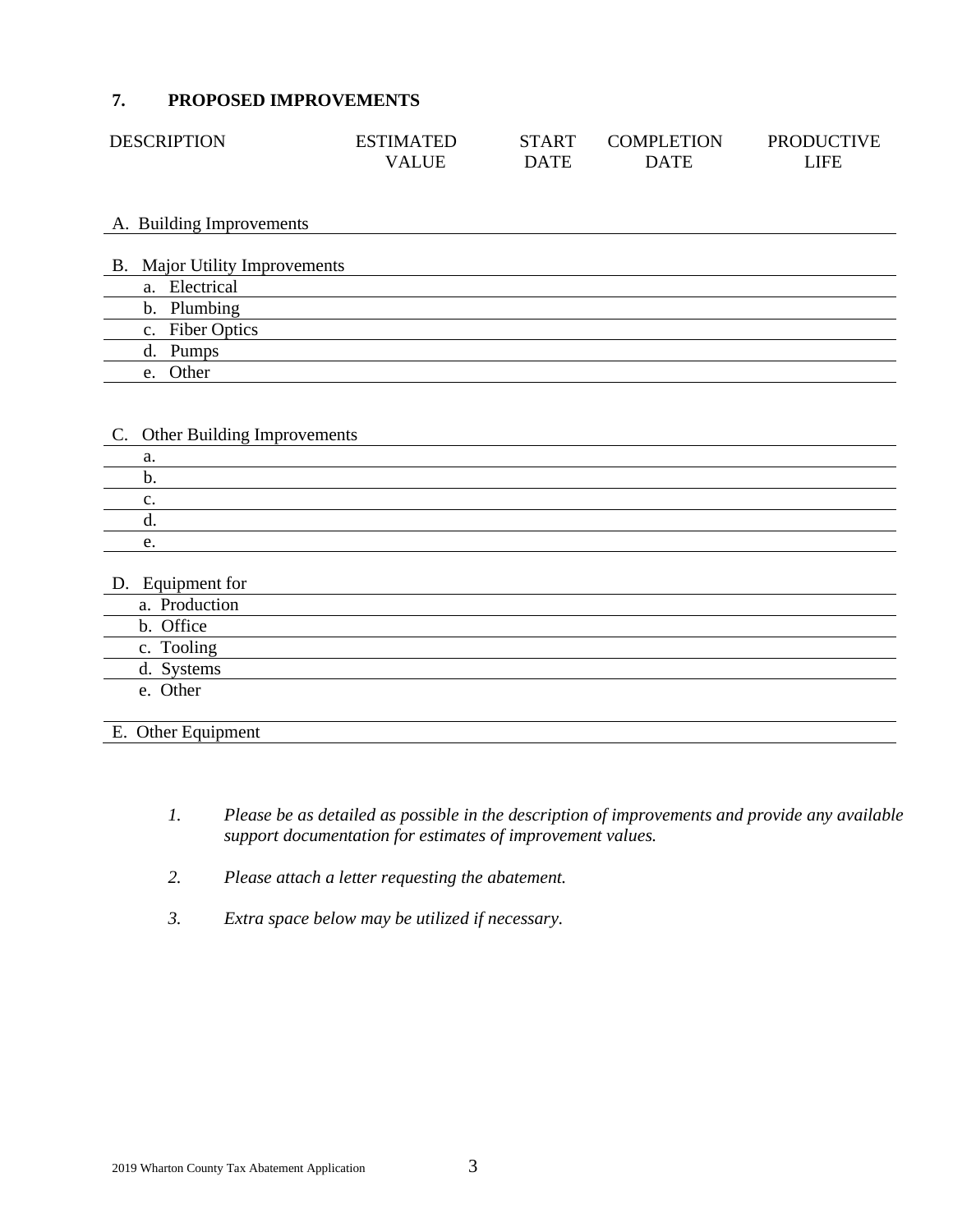## **8. PROJECT FINANCING:**

Please describe in detail project financing, including owner equity, amount of debt, terms of debt service, name of issuer of debt, etc.

Has financing been secured?

| Yes            | (Please attach documentation) |
|----------------|-------------------------------|
| N <sub>0</sub> |                               |
| Pending        | With Whom?                    |

- **9. What is the value of existing improvements?** *(Please attach most recent Central Appraisal District valuation statement)* Real property value (Land & buildings)  $\qquad \qquad$  \$ Personal property value (Equipment, inventories, etc.) \$
- **10. Amount of current annual sales tax (if applicable) generated within the County of Wharton?** *(Please attach three most current State Comptroller Sales Tax Reports)*  $\sim$
- **11. Estimated amount (if any) of additional annual sales tax to be generated within the County of Wharton as a result of contemplated improvements?**  $\mathbb S$
- **12. Current taxable value (if any) of inventory within the County of Wharton?** *(Please attach Central Appraisal District valuation statement)*  $\mathbb S$
- **13. Estimated amount of additional taxable inventory within the County of Wharton to be created as a result of contemplated improvements?**  $\mathbb S$

# **14. EMPLOYMENT:**

Number of current employees \_\_\_\_\_\_\_\_\_\_

Amount of current annual payroll  $\quad \quad$ 

Will the proposed improvements involve a reduction in number of current employees?

\_\_\_\_\_\_\_\_\_\_\_\_\_\_\_\_\_\_\_\_\_\_\_\_\_\_\_\_\_\_\_\_\_\_\_\_\_\_\_\_\_\_\_\_\_\_\_\_\_\_\_\_\_\_\_\_\_\_\_\_\_\_\_\_\_\_\_\_\_\_\_\_\_

Yes *(How many?)* \_\_\_\_\_\_\_

 $No$ 

Number of new jobs to be created as a result of proposed improvements \_\_\_\_\_\_\_\_\_\_

Please categorize new jobs by number, type, and pay \_\_\_\_\_\_\_\_\_\_\_\_\_\_\_\_\_\_\_\_\_\_\_\_\_\_\_\_\_

Total amount of new annual payroll

 $\frac{1}{2}$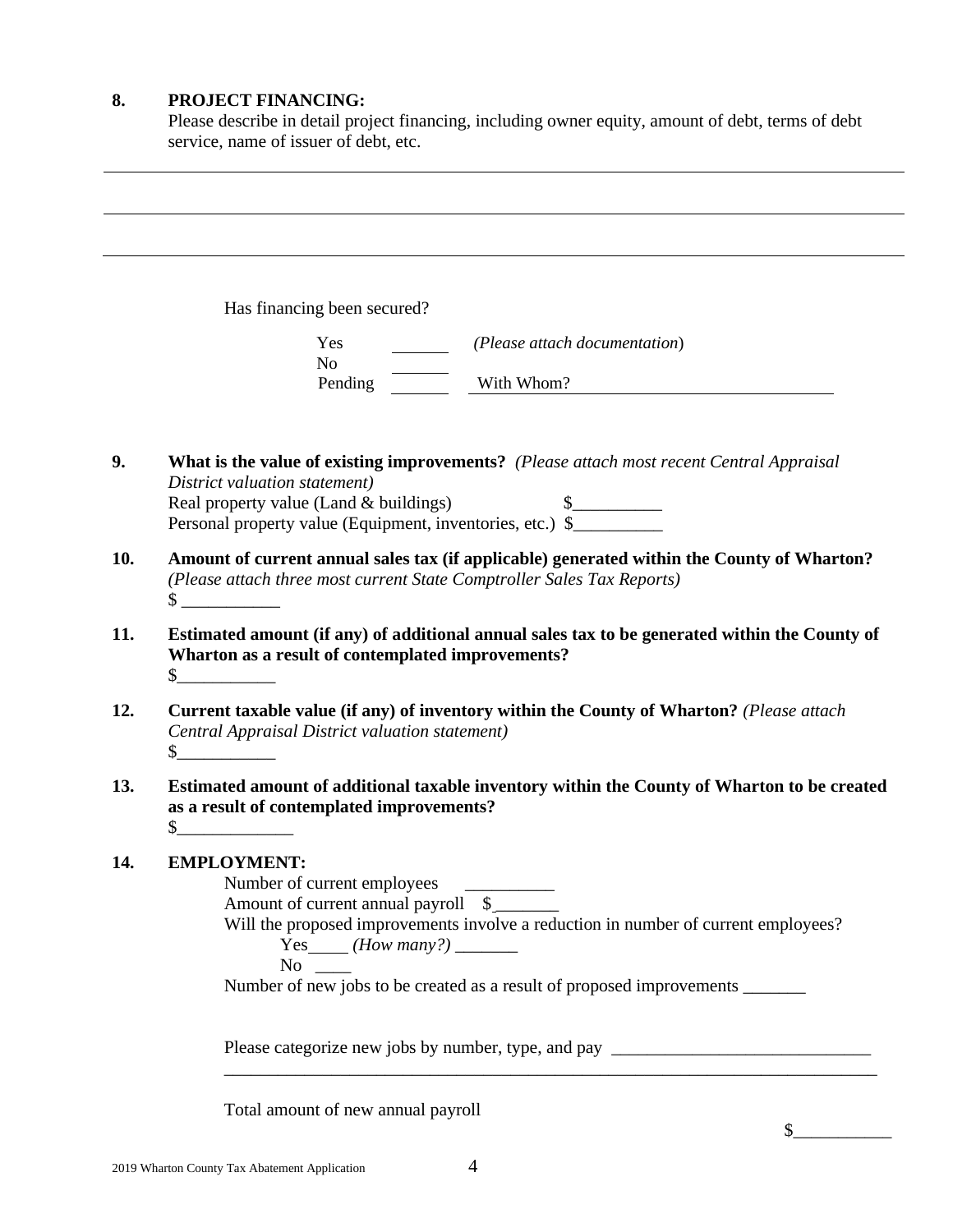## **15. FINANCIAL INFORMATION:**

- A. Please provide a Complete Financial Statement (for *APPLICANT COMPANY, or other owned or previously owned companies if APPLICANT COMPANY is a new venture)* including the following:
	- 1. Balance sheet
	- 2. Statement of profit & loss
	- 3. Statement of cash flows
- B. Please provide most recent 2 year tax returns of APPLICANT COMPANY *(if currently in operation)* or for owner/owners if company is a new venture.
- C. Please provide APPLICANT'S 3 most recent bank statements

### **16. WATER INFORMATION**

Please provide a statement detailing 1) The current water usage, 2) The anticipated water usage as a result of this improvement; and 3) the anticipated water quality impact upon completion.

### **17. STATE PERMITTING CODE**

Does applicant agree to comply with the State of Texas plumbing code? \_\_\_\_\_ Yes \_\_\_\_\_ No

# **VERIFICATION**

**I (We), the undersigned APPLICANT (S), certify that all requirements of the County of Wharton's Resolution Tax Abatement Policy have been met in relation to the application filed herein, and further acknowledge that no rights or privileges may be relied on as a part of any application. In addition, it is acknowledged that the County may or may not grant tax abatement upon application or request hereunder purely as a matter of discretion, and that there is no legal right to rely on any previous actions taken in same or similar applications, or previous actions taken on other applications concerning the same or similar property.**

*Signed and submitted to the County of Wharton on this, the day of*  $20$ *.* 

\_\_\_\_\_\_\_\_\_\_\_\_\_\_\_\_\_\_\_\_\_\_\_\_\_\_\_\_ Name of Entity Making Application

\_\_\_\_\_\_\_\_\_\_\_\_\_\_\_\_\_\_\_\_\_\_\_\_\_\_\_\_

\_\_\_\_\_\_\_\_\_\_\_\_\_\_\_\_\_\_\_\_\_\_\_\_\_\_\_\_

Applicant

Applicant